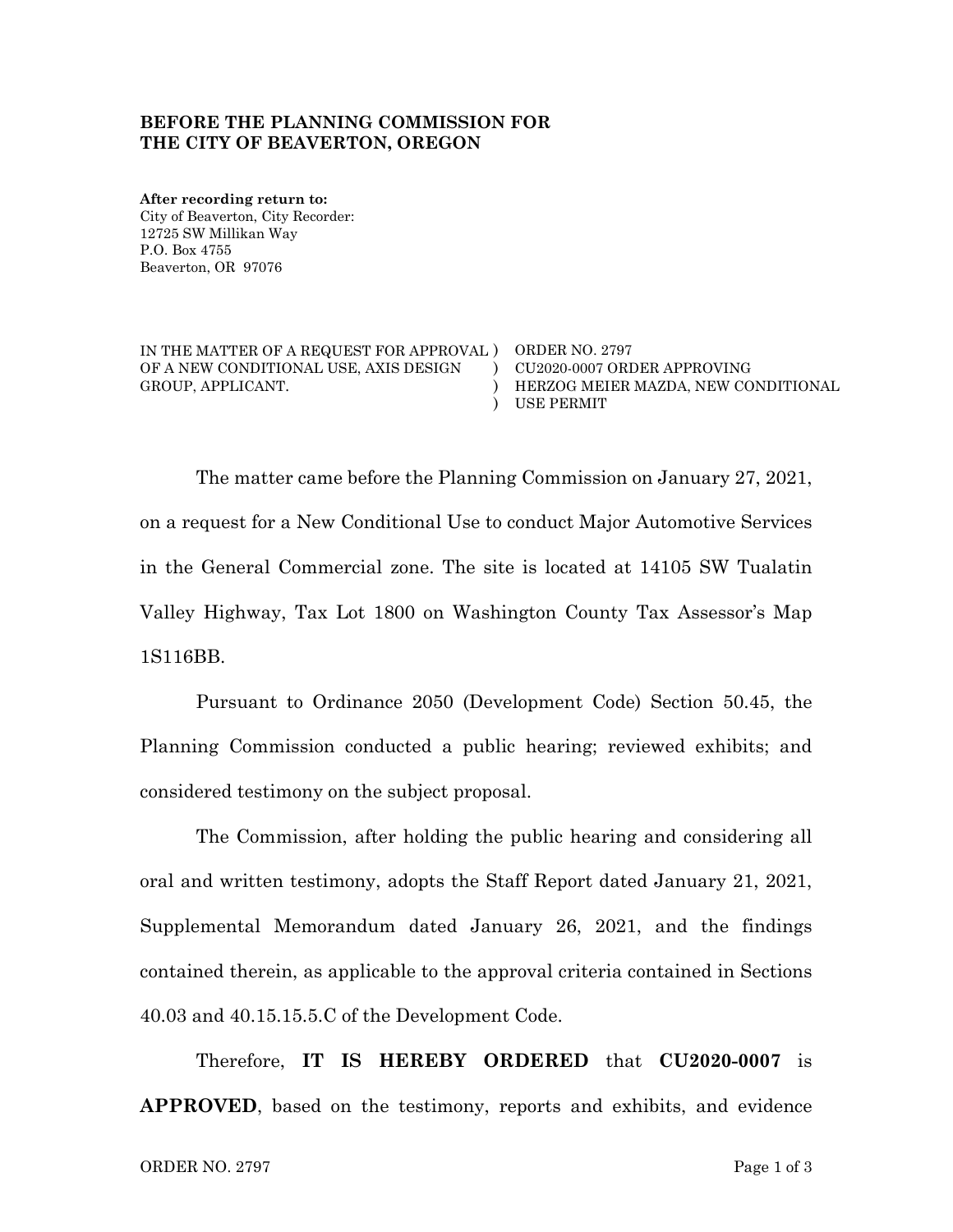presented during the public hearing on the matter and based on the facts, findings, and conclusions found in the Staff Report dated January 21, 2021, Supplemental Memorandum dated January 26, 2021, and the findings contained therein, subject to the conditions of approval as follows:

## **A. General Conditions:**

1. The applicant shall ensure that the Design Review Three (DR2020- 0113) and Sidewalk Design Modification (SDM2020-0010) applications have been approved and are consistent with the submitted plans. (Planning/SR)

Motion **CARRIED**, by the following vote:

**AYES:** Winter, Overhage, McCann, Nye, Overhage, Saldanha, Teater **NAYS:** None. **ABSTAIN:** None. **ABSENT:** None.

Dated this  $\frac{3rd}{1}$  day of  $\frac{2021}{1}$ 

To appeal the decision of the Planning Commission, as articulated in Land Use Order No. 2797 an appeal must be filed on an Appeal form provided by the Director at the City of Beaverton Community Development Department's office by no later than 4:30 p.m. on \_\_\_\_\_\_\_\_\_\_\_\_\_\_\_\_\_\_\_\_\_\_\_\_\_\_\_\_\_\_\_\_\_\_\_\_\_\_\_\_\_\_\_\_\_\_\_\_, 2021. Monday, February 15th